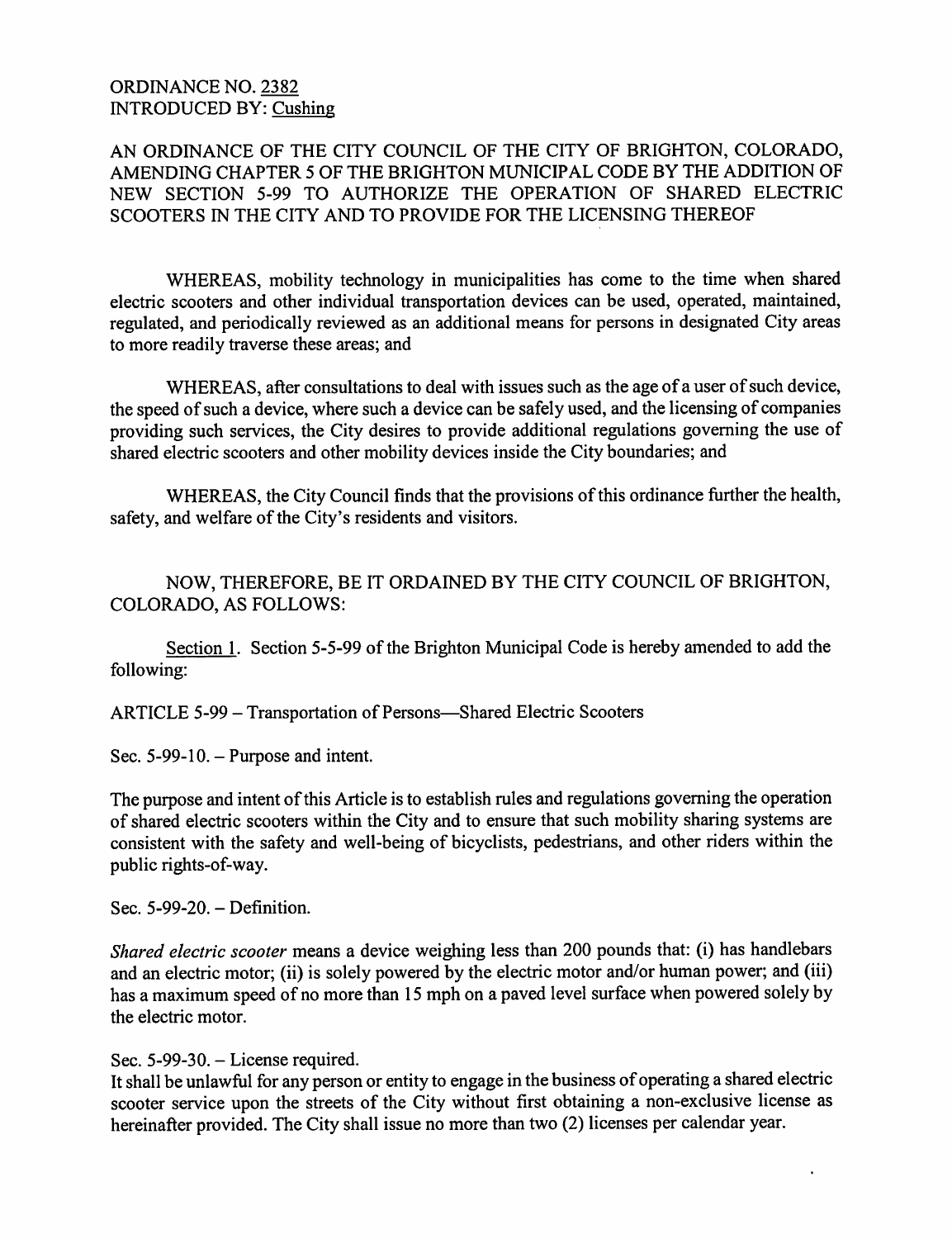Sec.  $5-99-40$ . – License application; information.

Applications for a non-exclusive Electric Scooter Share License ("License") shall be made as provided in Chapter 5 of this Title and, in addition to the information there required, shall state the following facts: the number of scooters the applicant desires to operate and the names, addresses and telephone numbers of each fleet manager of each Licensee.

Sec. 5-99-50. – Transfer.

A non-exclusive license issued under this Article shall not be transferable.

Sec.  $5-99-60.$  - Fees.

The non-exclusive License issued pursuant to this Article shall be for one year, have an initial annual fee of \$500 and have a renewal fee of \$200 per year thereafter. In addition, at the time of a Licensee's annual renewal of its License, Licensee shall make payment to the City of \$0.20 per ride completed during the preceding year.

Sec. 5-99-70. – Operating Regulations.

Riders of shared electric scooters shall be 18 years of age or older. (a)

A shared electric school shall not be operated on sidewalks or other pedestrian walkways or paths in the City less than 8 feet in width. (b)

Shared electric scooters are to be operated on streets and, where available, in bike lanes and bike paths greater than 8 feet in width. Shared electric scooters are to stay to the right of street lanes and yield the right of way to bikes in bike lanes. (c)

Each shared electric scooter shall have easily visible contact information, including a toll-free telephone number and/or email address to enable City employees and/or members of the public to make relocation requests or to report other issues with the scooters. (d)

No Licensee shall place a shared electric scooter in service which is capable of exceeding a maximum speed of 15 mph. (e)

Licensees shall maintain 24-hour customer service for customers and the public to report safety concerns, complaints, or to ask questions. Licensees shall maintain a multilingual website, call center, and/or mobile app customer interface that is available twenty-four hours per day, seven days per week. The aforementioned requirements shall also be compliant with the Americans with Disabilities Act. (f)

In the event a safety or maintenance issue is reported for a specific scooter, that shared electric scooter shall be made unavailable to riders and shall be removed from service. Any inoperable or unsafe scooter shall be repaired before it is put back into service. (g)

Licensees shall respond to reports of incorrectly parked shared electric scooters, shared electric scooters continuously parked in one location for more than 48 hours, or unsafe and/or inoperable shared electric scooters by relocating, re-parking, or removing the shared electric scooters, as appropriate, within 24 hours of receiving notice, except that Licensees shall respond within 4 hours of receiving notice in emergency situations.<br>(i) In the event a Licensee does not timely respond, and (h)

In the event a Licensee does not timely respond, and the condition of the shared electric scooter cannot be easily remedied, such shared electric scoots may be removed by City crews with notice to Licensee and taken to a City facility for storage at the expense of the Licensee, not to exceed \$ 100 per shared electric scooter. (i)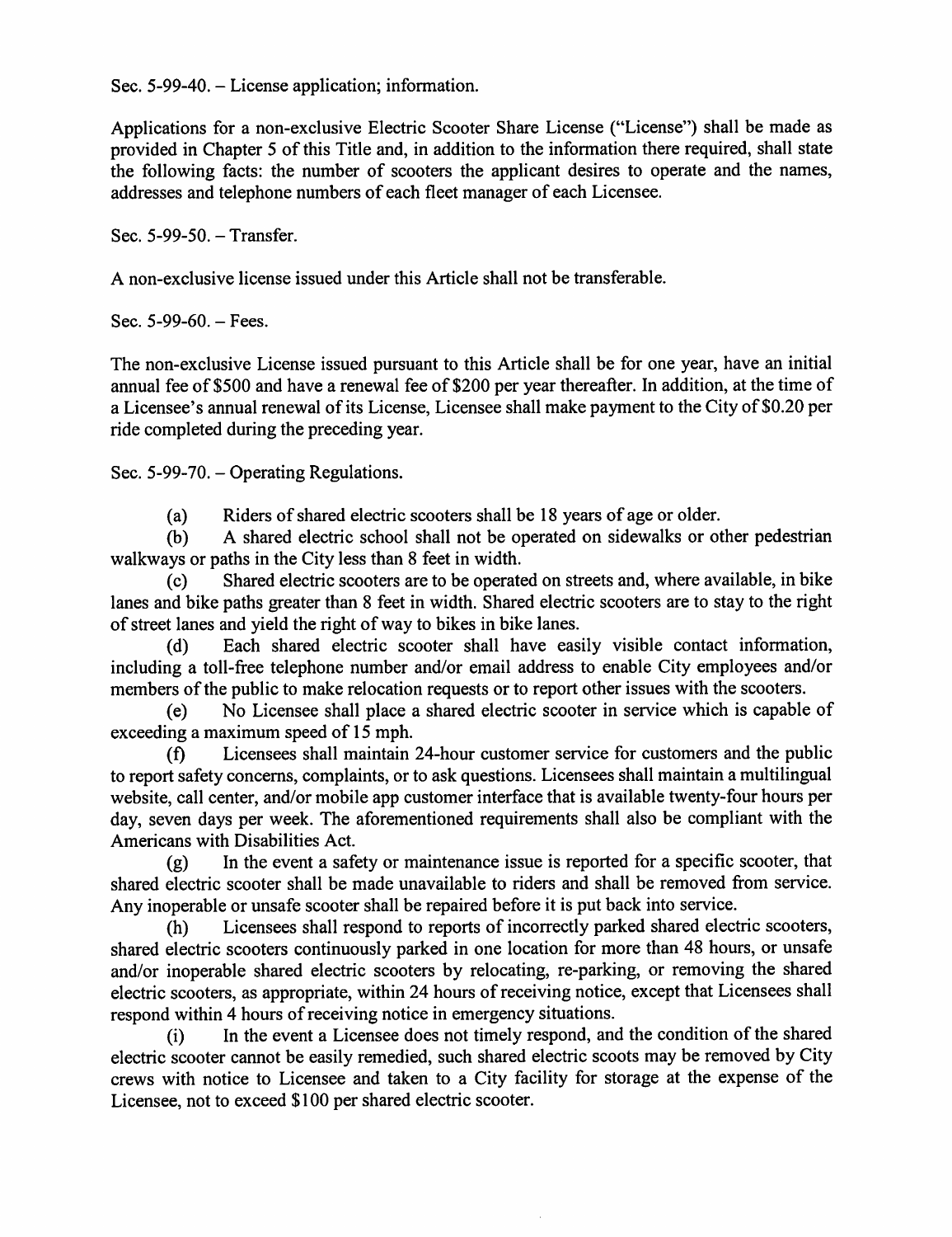- Licensees shall provide notice to all riders that: 0)
	- 1. Shared electrie scooters shall not he operated on sidewalks or other pedestrian walkways or paths in the City less than 8 feet in width;
	- 2. Shared eleetrie scooters are to stay to the right of street lanes and to yield the right of way to bieyeles on bike lanes and bike paths;
	- 3. Helmets are encouraged for all riders; and
	- 4. Riding responsibly is encouraged. Licensee will notify riders that repeated irresponsible riding is reported and recorded with identifying rider information.

Licensee shall provide education to shared electric scooter riders on the City's existing rules and regulations, safe and eourteous riding, and proper parking. (k)

Data Sharing. Within fifteen days after the end of any calendar month, a Licensee shall provide the City anonymized fleet and ride aetivity data for the previous month for all trips starting or ending within the jurisdiction of the City on any vehicles of Licensee. Licensee shall ensure the individual privacy and anonymity of Licensee's customers' personally identifiable information shall not be included in such reports. All such data shall be safely and securely stored by the City, which shall implement administrative, physical, and technical safeguards to protect, secure, and, where appropriate, encrypt or limit access to the data. Any such data provided shall be treated as trade secrets and proprietary business infonnation and shall not be diselosed by the City in response to public requests and requests by third-parties, except with the consent of Licensee or pursuant to eourt order. (1)

Sec. 5-99-80. - Parking of shared electrie scooters.

- Riders of shared electrie scooters shall park the vehicles upright on hard surfaees: (a)
	- 1. On the road, at any angle to the curb or edge of the road at any location where motor vehicle parking is allowed;
	- 2. On the edge of a sidewalk, provided that normal and reasonable movement of pedestrian traffie is not impeded; or
	- 3. Beside a bicycle rack or in another area specifically designated for bicycle parking.

Shared electrie seooter riders are required to take a photo whenever they park their (b) seooter at the end of a ride.

Sec. 5-99-90. - Operating Zones established.

Licensee shall coordinate with the City to develop and designate "Operating Zones" for the safe operation of shared eleetrie scooters within the City and submit such "Operating Zones" for review and approval prior to the approval and issuance of License. In addition, the following "Operating Zones" shall be established:

Slow Zone: When riders enter a planned Slow Zone, they are notified by the shared electric scooter with a sound and in-app notifieation before their shared electric scooters safely reduce speed;

No-Ride Zone: When riders enter a designated No-Ride Zone, the shared electric scooter will safely slow to a complete stop. Riders are notified with a sound from the shared electric scooter and in-app notification.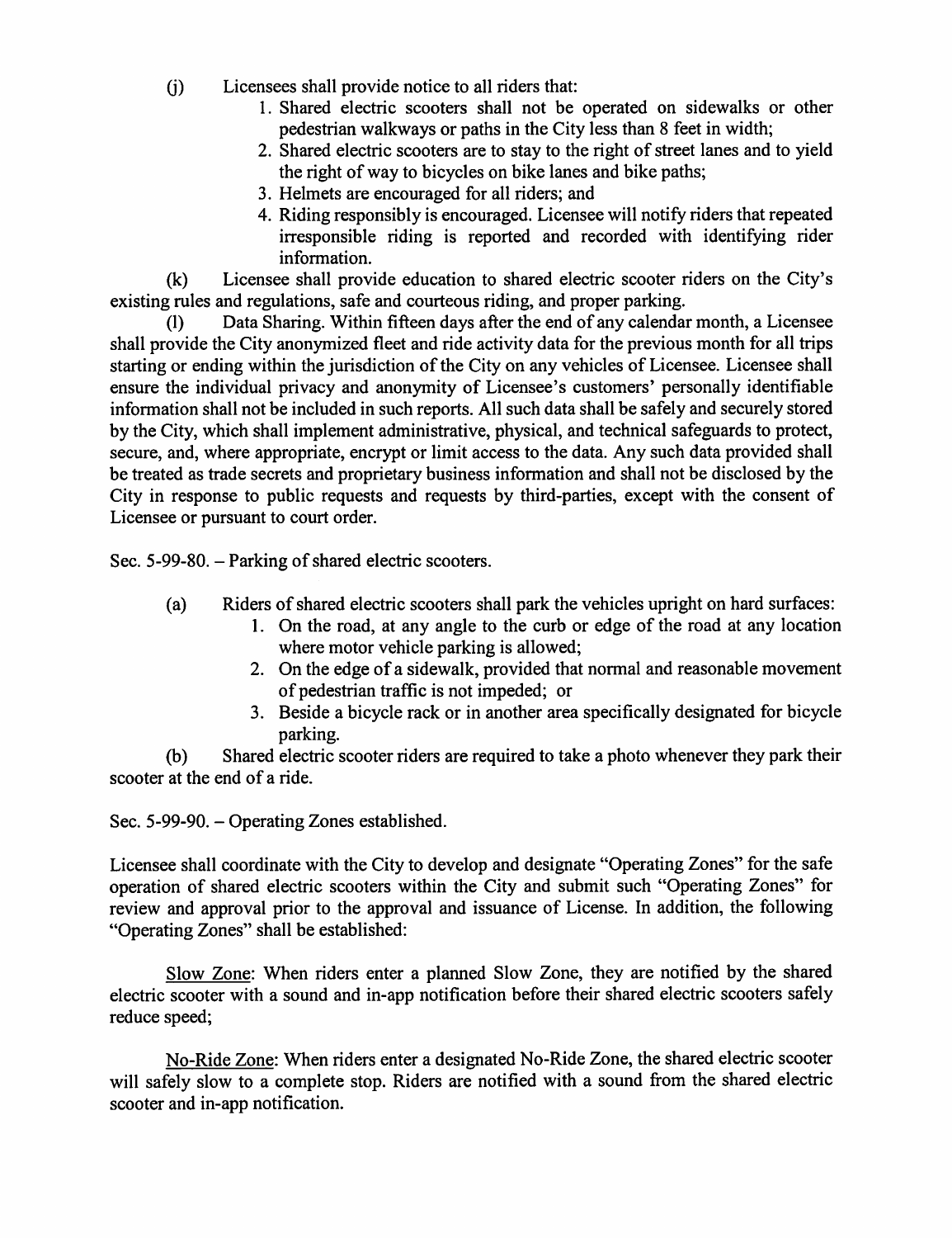Sec. 5-99-100. - Indemnification.

By accepting a License from the City, Licensee agrees to indemnify, defend, and hold harmless City (and its officials, employees, and agents) from and against all actions, damages or claims, including reasonable attorneys' fees, brought against the City for personal or bodily injury or death to any person, or damage or destruction of any property, arising out of or resulting from the operation of shared electric scooters under the License issued by the City, except for the negligence and/or willful misconduct of the City or its elected and appointed officials and employees acting within the scope of their employment. City's right to indemnification shall be contingent on City reasonably notifying Licensee following receipt or notice of any claim.

Sec.  $5-99-110$ . – Insurance.

Licensees shall provide City with proof of insurance coverage exclusively for the operation of shared electric scooters including: (a) Commercial General Liability insurance coverage with a limit of no less than \$1,000,000.00 for each occurrence and \$2,000,000.00 aggregate; (b) Automobile Insurance coverage with a limit of no less than \$1,000,000.00 for each occurrence and \$1,000,000.00 aggregate; and (c) where Licensee employs persons within the City, Workers' Compensation coverage of no less than the statutory requirement.

Sec. 5-99-120. - Suspension or revocation of License.

The City, after issuing a notice of an alleged violation and after providing a Licensee a right to cure such deficiency within 30 calendar days, may suspend or revoke a License for cause, defined as acts or omissions in violation of this Article, provided that the Licensee is provided with an opportunity for a hearing prior to such suspension or revocation. (a)

A Licensee who believes the alleged violation or penalty imposed by the City pursuant to this Article is unfounded, inconsistent with these regulations, or arbitrary and capricious may appeal the issue to the City Manager or his or her designee. Such appeal shall be in writing and shall state with specificity the grounds for the appeal. The appeal shall be filed within 14 days of issuance of the notice of License suspension or revocation. Pending the completion of the appeal, the License shall remain in full force and effect. The City Manager or designee shall hold a hearing within 30 calendar days of receipt by the City Manager of the appeal unless the parties agree to an extension. The City Manager or designee shall issue a written finding on the appeal within 30 calendar days of the hearing. The Licensee may waive the hearing and request the City Manager or designee decide the matter on the City's records and the documents submitted by the Licensee. The City Manager's decision shall be final. (b)

Section 2. The purpose of this Ordinance is to provide for the health, safety, and welfare of the people.

INTRODUCED, PASSED ON FIRST READING AND ORDERED PUBLISHED THIS 5<sup>th</sup> DAY OF APRIL, 2022.

INTRODUCED, PASSED ON FINAL READING AND ORDERED PUBLISHED BY TITLE ONLY THIS 19th DAY OF APRIL, 2022.